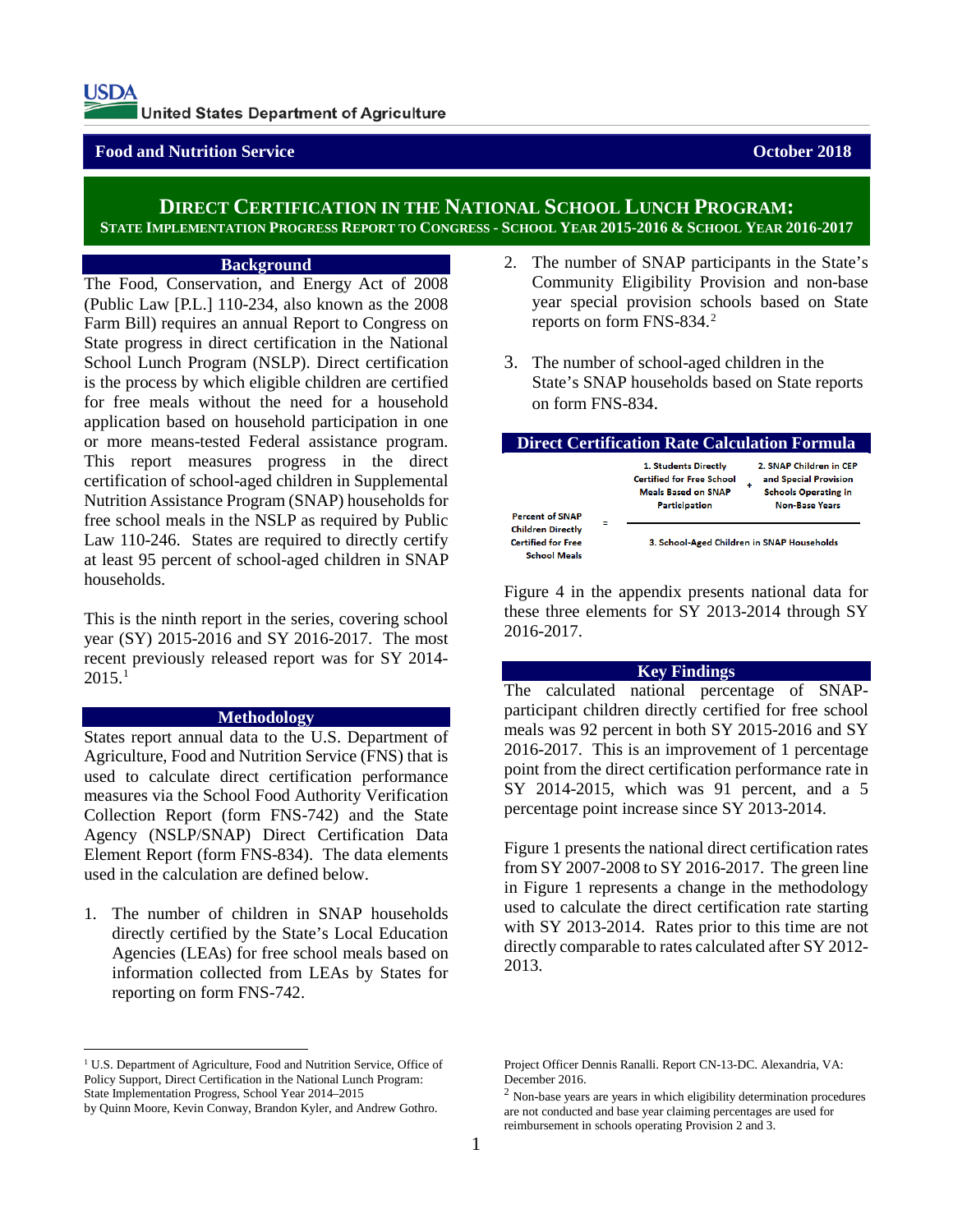

#### **Figure 1. National Direct Certification Rate School Year 2007-2008 to School Year 2016-2017**

Figure 2 shows the number of States that achieved the required 95 percent benchmark as well as the number that fell below. Twenty-eight States met or exceeded the 95 percent requirement for SY 2016-2017.[3](#page-1-0)

The 24 States that did not achieve a 95 percent direct certification rate in SY 2016-2017 are required to develop and implement a direct certification continuous improvement plan (CIP) detailing how the State will improve its direct certification procedures.

**Figure 2. Number of States Meeting Required 95 Percent Direct Certification Performance Rate School Year 2013-2014 to School Year 2016-2017**



SY 2016-2017 is the first time that the majority of States met the direct certification performance target. Three additional States met the requirement over SY 2015-2016, when 25 States met the 95 percent benchmark.

<span id="page-1-1"></span><span id="page-1-0"></span> $^3$  The total count of States includes the District of Columbia and Guam. <sup>4</sup> States may achieve percentages greater than 100 percent through

extended eligibility. Extended eligibility applies when a student in the

The State-level SY 2016-2017 direct certification performance rates are presented in Figure 3. States appearing at the top of the chart with dark green bars represent States with rates greater than 100 percent. [4](#page-1-1) Lighter green bars represent States that were less than 100 percent, but still met the required 95 percent direct certification threshold. States that fell below the required performance threshold are indicated by yellow (at least 90 and less than 95 percent) and red (less than 90 percent) bars towards the bottom of the chart.

States near the top of Figure 3 in green are more effective at directly certifying children in SNAP households. These States directly certify a large percentage of school-aged SNAP participants for free meals. This means the households and LEAs in these States are less burdened with submitting and processing traditional NSLP applications, which reduces potential certification errors that may occur in the application process.

States with red and yellow direct certification rates are less effective at direct certification. School-aged SNAP participants in these States may still be certified for free meals through the application process; however, LEAs in these States are likely more burdened with application paperwork.

Table 1 and Table 2 in the appendix present the data elements for each State that are used to produce the direct certification rates in Figure 3 for SY 2015-2016 and SY 2016-2017. A comparison between Statelevel direct certification rates for the two previous school years is presented in appendix Table 3.

The State maps in Figure 5 in the appendix show increases in the individual State direct certification rates over time. States that are shaded light blue have lower State direct certification rates while darker blue States have higher direct certification rates. Growth in direct certification rates by State can be observed as the maps become progressively darker blue in color over time.

SFA is deemed categorical eligible via an eligible student in the primary household who has been directly certified with SNAP.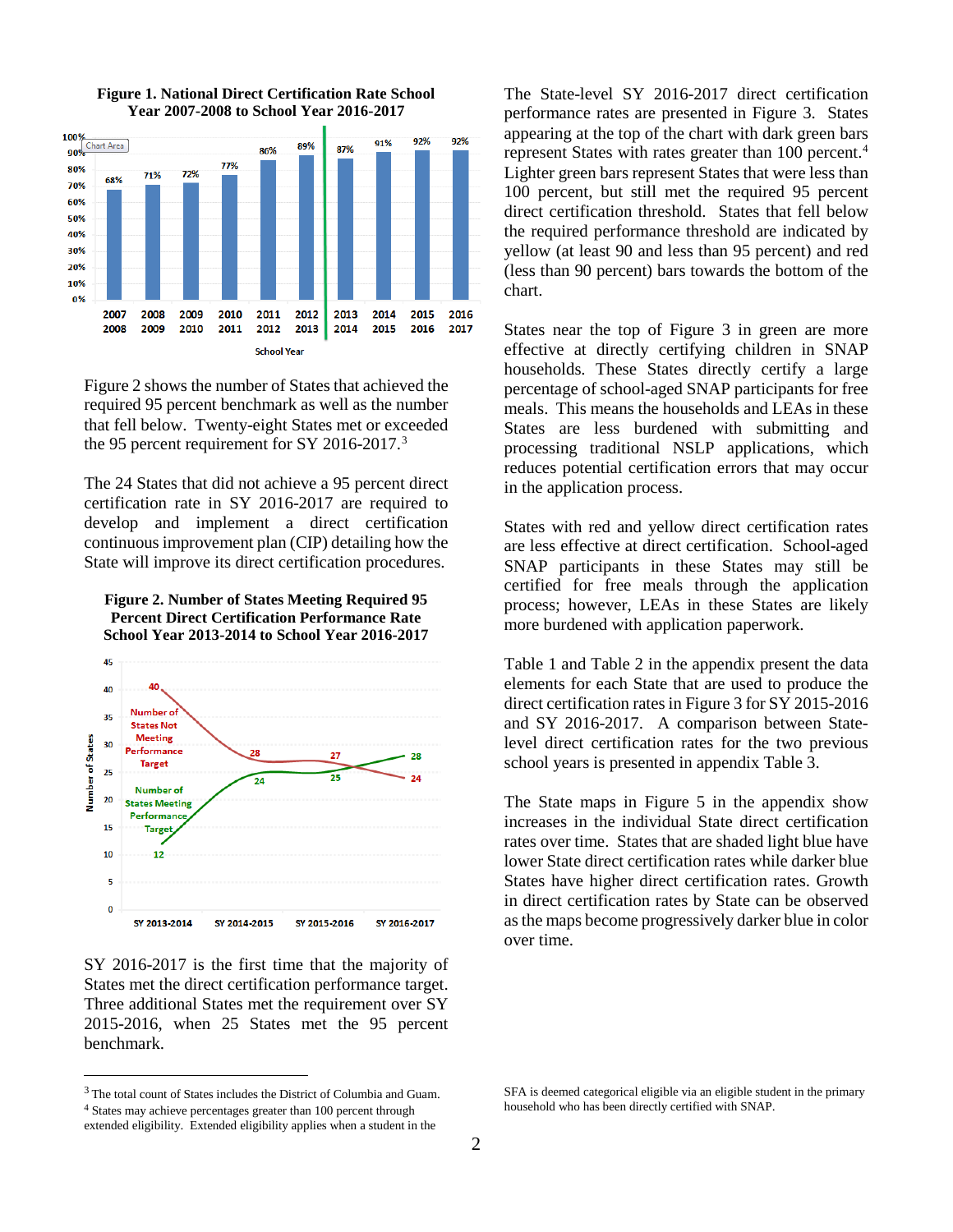# **Figure 3. National and State Direct Certification Rates School Year 2016-2017 (capped at 100 Percent) Sorted from Highest to Lowest Rates**



\*Note: Oklahoma's performance rate was suppressed due to an error in the State's data pull request for the calculation of FNS Box #3 (# SNAP children in non-base year special provision schools). Oklahoma has confirmed the error has been corrected for School Year 2017-2018.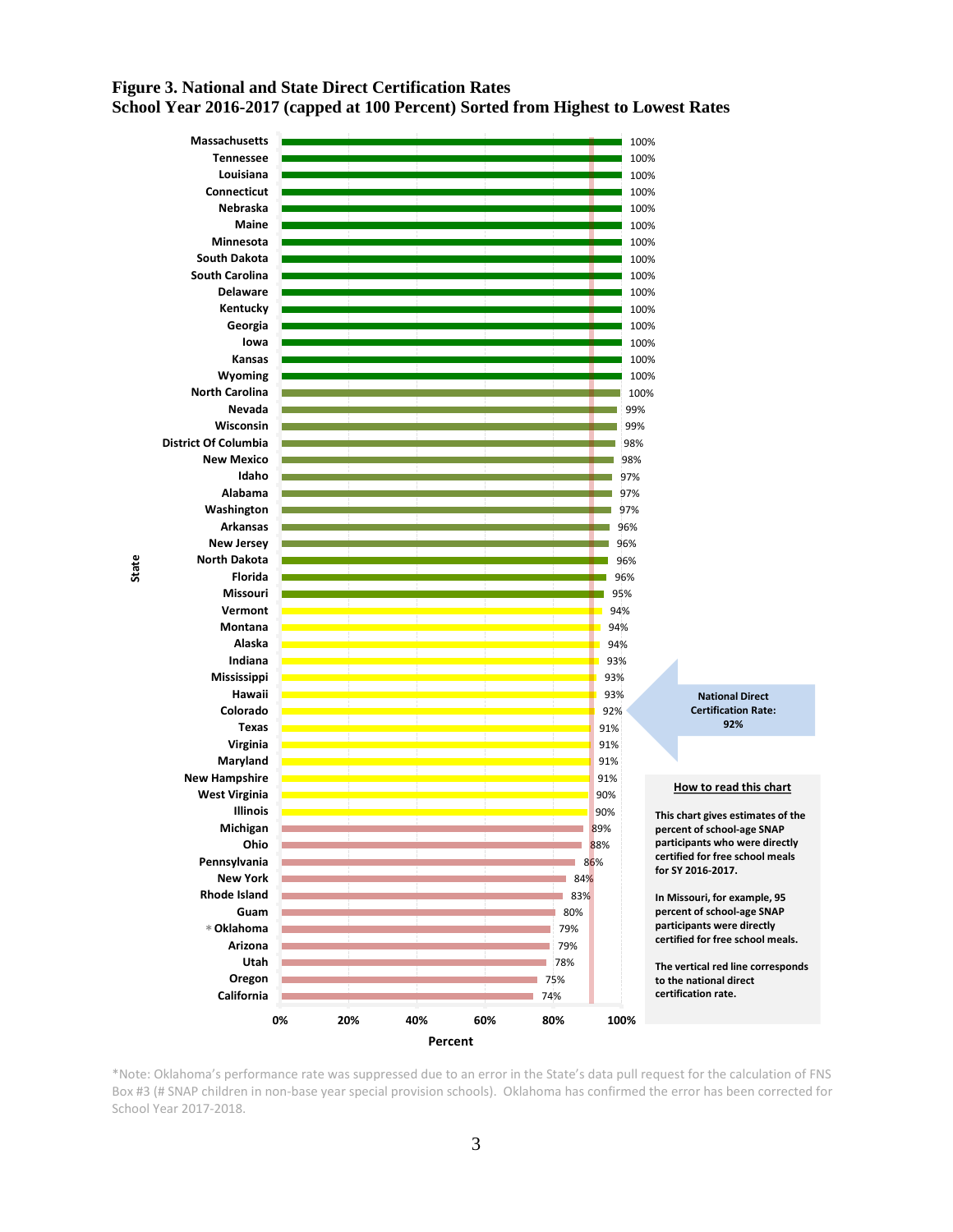#### **Discussion**

Children from households with incomes at or below 130 percent of the Federal poverty level are eligible for free school meals. Children from households with incomes between 130 and 185 percent of the poverty level are eligible for reduced price meals.

Eligibility for the NSLP is typically determined through information reported by a parent or guardian on a household application. The household applications include self-reported household income and household size information. LEAs compare this information to the income thresholds for free and reduced price benefits.

Some applicants are deemed categorically eligible based on household participation in one or more means-tested Federal assistance program, including SNAP, Temporary Assistance for Needy Families, and the Food Distribution Program on Indian Reservations. These households submit a case number on a household application. Eligibility is extended to other children in the household if one child participates in one of the above programs. Certain children who are runaway or homeless, in foster care, or enrolled in Head Start are also categorically eligible but their eligibility does not extend to other children in the household.

Under direct certification, instead of a parent or guardian submitting a household NSLP application, states use computer systems to match SNAP program (and other allowable programs) records to school enrollment lists to establish NSLP eligibility.

The 2004 Child Nutrition and WIC Reauthorization Act required LEAs to have a system of direct certification to certify school-aged SNAP participants for NSLP by SY 2008-2009.

#### **Data Limitations**

This report relies on data that States and LEAs report to FNS. FNS and States have worked collaboratively over the years to ensure the data go through checks to ensure they meet high quality standards.

The data checks include the use of the FNS electronic Food Program Reporting System, which collects and stores the State submitted FNS-742 and FNS-834 data. Additionally, FNS developed a process to check the FNS-742 and FNS-834 data to identify possible errors by States or LEAs. States also have started to use the edit checks independently to assess their own data before submitting. This improves accuracy and timeliness of the data.

Special circumstances can impact a State's direct certification performance rate. The FNS-834 includes an option for State agencies to indicate that the State has special circumstances that may affect its direct certification rate calculation in a quantifiable way. One special circumstance is the inclusion of school-aged children in SNAP households in the denominator who are not available to be directly certified for meal benefits. These children most often are students attending non-NSLP participating schools, home-schooled children, students attending virtual schools, and students who drop out of school. This means more school-aged SNAP participant children will be included in the denominator than would be possible to capture in the numerator since they do not attend NSLP participating schools. FNS continues to consider these circumstances on a case-by-case basis and is examining potential ways to adjust its methodology for determining State direct certification performance.

### **State Best Practices**

The 2008 Farm Bill requires that the annual Report to Congress on direct certification include a section on best practices from States with the best performance or the most improved performance from the previous year.

The FNS Training & Technical Assistance Team (a team formed by FNS to assist States in improving their direct certification efforts) conducted site visits to three States that recently transitioned from a local-level direct certification matching system to a State-level direct certification matching system. In each situation, the State experienced an increase in the effectiveness and efficiency of the State's system as well as improved direct certification performance.

#### *State-level Matching vs. Local-level Matching*

Data matching for direct certification can occur at the State or local level. In State-level matching systems, a State agency (most commonly the State agency where Child Nutrition Programs reside) conducts the match utilizing student records from the statewide student information system (SIS) or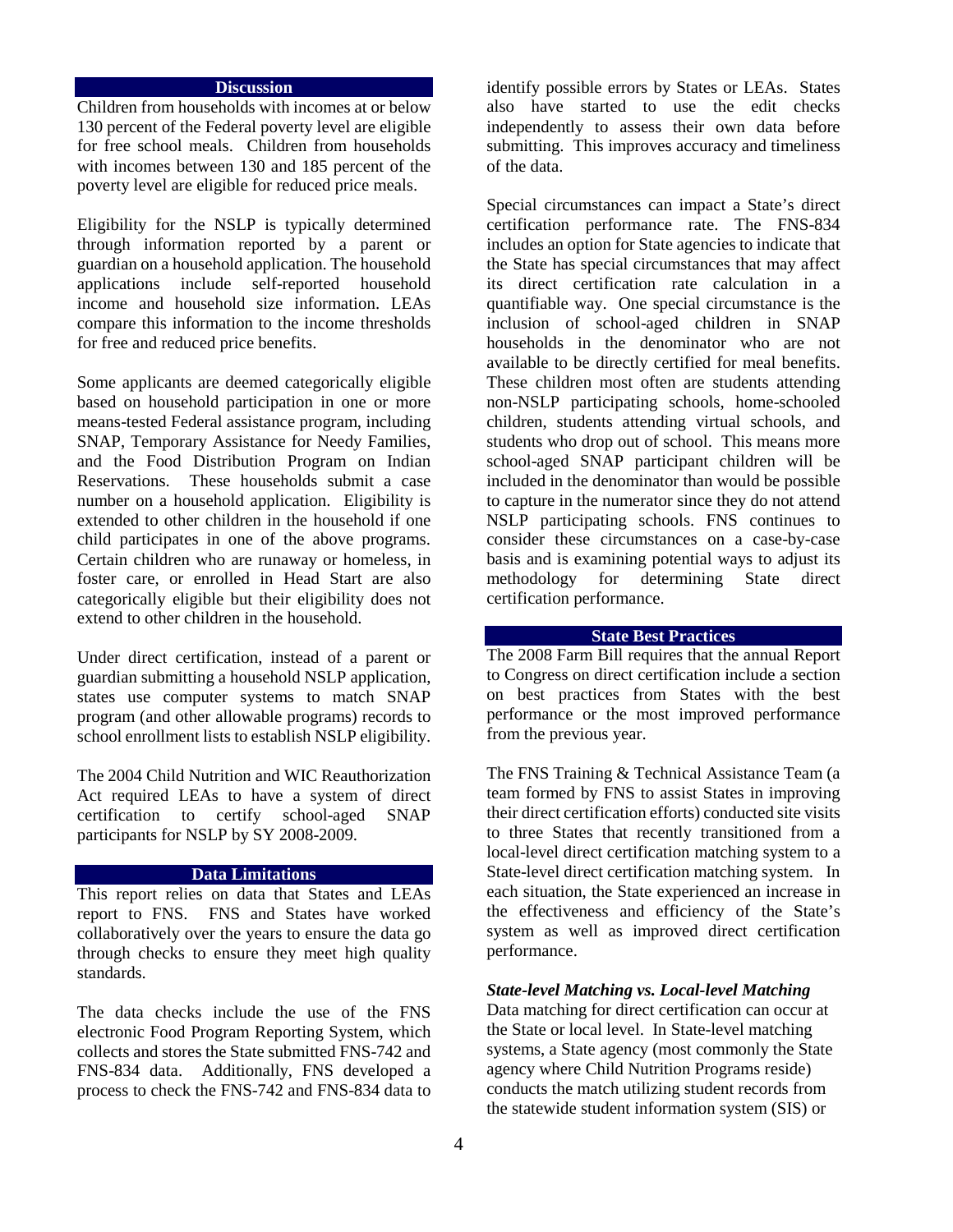student records sourced from an LEA-level SIS. After completing the match process, the State agency provides the matched records to LEAs for upload into their local-level point-of-service (POS) system or entry into their manual system.

In local-level matching systems, LEAs have the primary responsibility for conducting the match process utilizing participant data for SNAP and other categorically eligible programs provided by the State agency. With receipt of participant data, LEA staffs utilize LEA-level enrollment data to conduct the match and identify direct certificationeligible students.

Through partnership and discussion with State agencies regarding direct certification systems and processes, State agency staff operating under locallevel match systems have reported system control, oversight and efficiency limitations, and restrictions not found or inherent in State-level matching systems. Specifically, as a result of the decentralized nature of local-level matching, State agencies operating under a local-level match process have limited control over the match processes and algorithms employed to identify direct certification eligible children. Consequently, a greater amount of human capital and resources are required to ensure LEAs are properly matching SNAP and student data in comparison to a Statelevel (centralized) match process. Additionally, FNS learned through discussion with State staff that a local-level match process often demands a higher level of effort, and often technological capabilities from LEAs and the frequent transfer of sensitive data between the State and LEAs increases the risk of lost or stolen personally identifiable information. Due to these characteristics, challenges, and barriers discussed, several local-level match process States recently transitioned to a State-level match process or are currently involved in a local-level to Statelevel match transition project in order to increase the effectiveness and efficiency of their State's direct certification system.

In this publication of the Report to Congress, summaries of three such States are presented.

# *Florida*

To address known barriers and provide its partner LEAs with a highly effective direct certification system, the Florida Department of Agriculture and Consumer Services (FDACS) utilized awarded U.S. Department of Agriculture Direct Certification grant funds for the development of a web-based direct certification module and transition to a Statelevel direct certification match process. Upon completion of the project, Florida's process transitioned from a monthly, sponsor-level, laborintensive manual process to an on-demand/daily State-level match system that incorporated a highperforming uniform linkage method. The successful implementation of this system and process resulted in an improvement of the State's SNAP direct certification rate – from 70 percent in SY 2010-2011 to 99 percent in SY 2014-2015 (the first full year of statewide system use), with performance above the 95 percent benchmark in all subsequent school years. Additionally, FDACS' new system and process minimize the impact of LEA staff turnover and greatly improve the protection of personal and sensitive data such as the chain of custody of student and benefit records associated with the direct certification process.

In discussions regarding the State's transition project, FDACS noted best practices for the project including, (1) utilizing a contracted project manager with expertise in technology projects and business processes; (2) actively consulting with LEA staff end-users throughout the development and employment of the new direct certification module to ensure the solution met the needs of the State's direct certification partners; and (3) structuring the technology project to ensure that the State (and not the contracted-developer) properly retained the rights to the module and underlying code to allow for State ownership (and revisions and enhancements when needed) and transfer of technology to other states if requested.

Specific to the State's direct certification system, FDACS referenced several functionality and process improvements made available through the transition to a State-level direct certification match process. Noted improvements and their benefits include:

Receipt of SNAP benefits data from the Florida Department of Children and Families (DCF) via a secure File Transfer Protocol (FTP) on a daily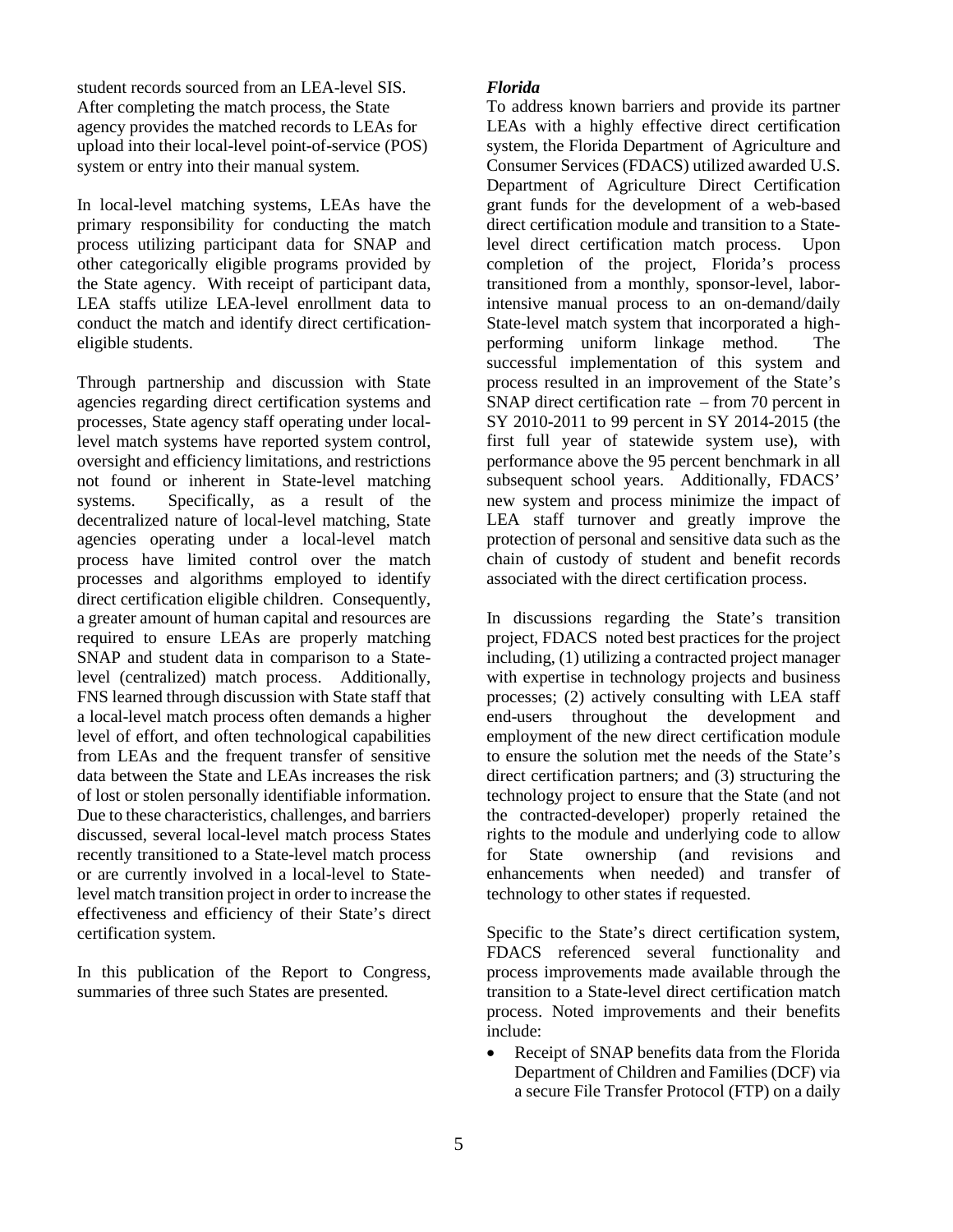basis, cumulative for the school year beginning July 1 and throughout the school year ending June 30. Receipt of data on a daily basis allows for "real-time" matching and provides timely NSLP benefits to eligible children.

- Nightly matching process using LEA-sourced student data to take full advantage of access to timely benefit recipient data.
- SNAP records are inclusive of all benefit recipients, birth to 21 years of age, and include an extensive number of data fields - providing FDACS primary identifiers (i.e. Social Security Number, First Name, Last Name, Middle Initial, Date-of-Birth, , Sex, Race), and supporting information (e.g. Mailing Address), and benefits case number. Receipt of complete data sets allows for a high-performing linkage method to assist in providing timely NSLP benefits to eligible children.
- Employment of a mature linkage method utilizing sixteen "levels" of deterministic matching calculations employing various combinations of data attributes and incorporating a nickname table and phonetic matching algorithms to overcome variances between SNAP records and student records data.
- LEAs access to a system-generated report of all unmatched students that share like-addresses with a matched student as a solution to identify students available for extended eligibility.
- Match file inclusion of all data fields provided by the LEA for use in the match process, and incorporation of the use of a local student ID number as a "pass through" field, which allows for the quick and effective LEA upload of matches into local-level Point of Service (POS) systems via the student's unique identifier.
- An extensive catalog of system reports, which allows for the State to proactively monitor LEA system access, system use, match performance, and conduct research and performance analysis. FDACS staff noted the importance of monitoring efforts as an instrumental component in the State's

continued direct certification performance accomplishments.

# *Mississippi*

To alleviate the LEA-level labor intensive requirements of the existing decentralized direct certification process, the Mississippi Department of Education (MDE) transitioned from a local-level match process to a State-level process through the development of a match system by the MDE Office of Technology. Key to the success of the system's performance is the use of student data sourced from MDE's Mississippi Student Information System, which includes all public school students and some non-public schools students (e.g. charter schools). Since full implementation of the State-level system, fully available beginning SY 2015-2016, the State has experienced a 10 percent increase in their direct certification performance – from rates in the low-tomid 80s previously to current results in the mid-90s.

Specific to the State's direct certification system, MDE referenced several best practices associated with the project and resulting system, which are important to the State's current success. Noted best practices include:

- Actively consulting with LEA staff end-users prior to development of the statewide match solution to ensure a product which meets the needs of the State's LEA-level direct certification partners.
- Leveraging internal resources for system development and maintenance which allows flexibility for the State to implement changes based on feedback from stakeholders and ensure a consistent interpretation of a high-level match across the State.
- SNAP records are inclusive of all benefit recipients birth to 21 years of age, and include primary identifiers (i.e. First Name, Last Name, Date-of-Birth, Middle), as well as Social Security Number (a highly effective unique identifier). Receipt of complete data sets allows for a high-performing linkage method to assist in providing timely NSLP benefits to eligible children.
- Employment of a multiple-pass exact match linkage method using the data attributes of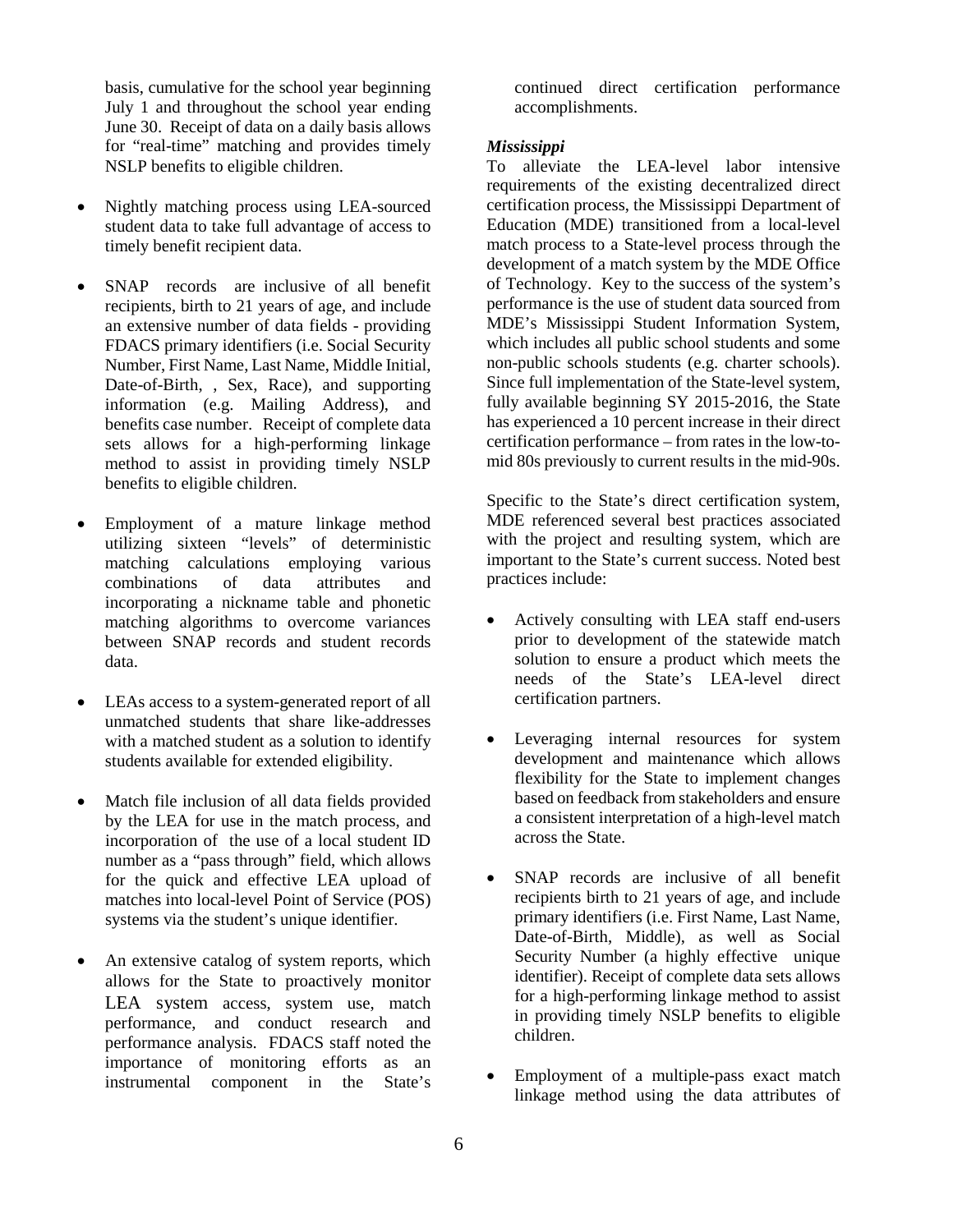social security number, first name, last name, and date of birth in a variety of combinations. The multiple pass system produces strong recall (i.e. high match rate) without compromising precision (i.e. unsatisfactory level of false positives) through the strategic use of data fields available from the benefits files and present in the statewide student information system.

• Availability of an "unmatched" records list for use by LEAs for human adjudication at the local-level for the purpose of identifying students eligible for direct certification not captured by the State's linkage method (e.g. the student record contained multiple data errors).

# *New York*

To address concerns that the decentralized nature of New York's local-level match system afforded the State limited control over the match processes and algorithms employed, the New York State Education Department (NYSED) undertook an aggressive transition project to provide a State-level match solution for their LEA-level direct certification partners. With availability of the system statewide beginning in SY 2017-2018, NYSED has experienced greater confidence in the effectiveness of identifying students eligible to be directly certified, and a decrease in the amount of human capital and resources needed to ensure LEAs are properly matching SNAP and student data.

Specific to the State's direct certification system, NYSED referenced several best practices associated with the project and/or resulting system that the State believes are responsible for its current direct certification success. Noted best practices include:

- Actively consulting with LEA staff end-users prior to development of the statewide match solution to ensure a product that meets the needs of the State's LEA-level direct certification partners as well as using LEA staff in the pilot testing of the module prior to State-wide delivery. The State also emphasized the importance of furthering partnerships with other direct certification stakeholders to define the future State workflow, data storage solution, match algorithms, and reporting capabilities.
- Employment of an open-source release of probabilistic linkage method software that

incorporates multiple record-matching tools including phonetic and edit distance algorithms. The use of these advance algorithms overcomes variances between SNAP records and student records data attributes and increases the State's ability to identify direct certification-eligible students.

- Match result import files include both the LEAlevel student ID and Statewide Student Information System ID for use in the upload process into LEA point of service systems. The availability of both unique identifiers circumvents the need for LEAs to match students' first and last name and date of birth to the local student roster, which is often error prone and may result in the loss of direct certification matches.
- Availability of "possible matches" reported with a "probability score." Possible matches provided in this manner allow LEA staff to concentrate resources on those potential records with the greatest opportunity to result in direct certifications.
- Ability to search for individual students by selected data attributes, including SNAP case number via a student search tool. This capability allows for LEA staff to quickly and easily locate direct certification-eligible students through use of local-level available student data.
- An extensive catalog of system reports, which allows for the State to proactively monitor LEA system access, data downloads, and other actions on the platform. Ability to monitor these direct certification-associated activities allows NYSED to proactively provide technical assistance when applicable.

#### *Summary Conclusion*

Although States can achieve high performance operating under decentralized match systems, States that have transitioned from local-level to State-level systems indicate that centralized systems provide multiple opportunities not available through the alternative.

Primary benefits include the ability to control the linkage method (deterministic vs. probabilistic) and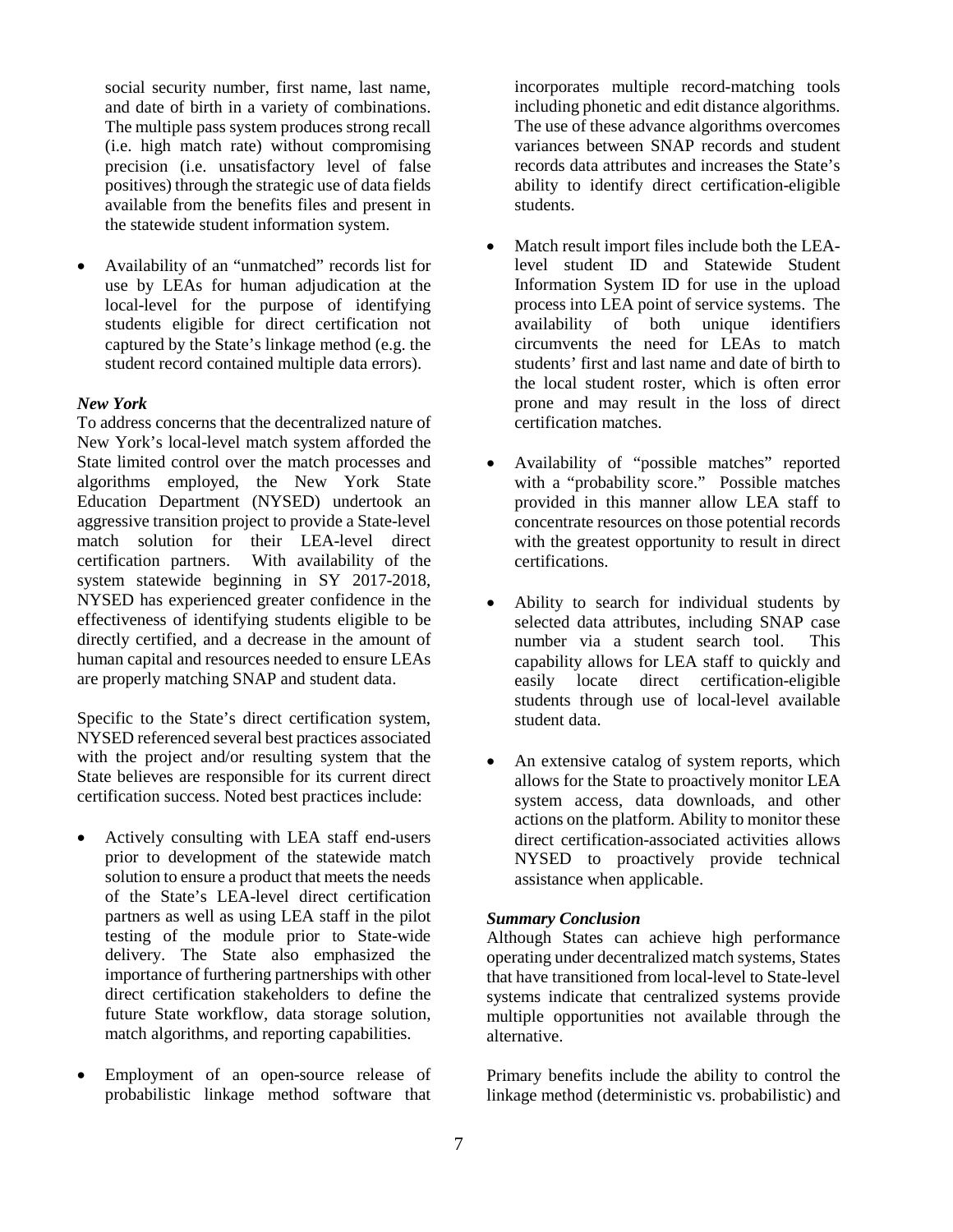incorporate match algorithms and matching tools – allowing the State to provide a highly effective uniform matching system responsive to the specifics of the State's SNAP and Student population (e.g. demographics, size, etc.) and data sets (e.g. data quality, timeliness, attribute availability, etc.). In addition, centralized systems allow for the State matching agency to conduct necessary research and analysis and make adjustments to increase recall (the number of matches found) and precision (the accuracy of matches) – efforts which are not possible in a decentralized systems as the State is passive and limited in control of the employed linkage method and algorithms.

Additionally, centralized systems afford far greater opportunities for monitoring of direct certification activities – both system access (i.e. are LEAs conducting direct certification?) and performance of the State system (i.e. is our match rate eroding?). Further, with a wide catalog of monitoring capabilities, States are able to proactively provide technical assistance where needed.

It should also be noted that State-level systems allow for greater protection of personal and sensitive data as the chain of custody of student and benefit records associated with the direct certification process is far more secure. This factor is important to consider because protecting personal data is a priority, and some States have increased restrictions on sharing personal and sensitive data.

Lastly, communication with LEA staff end-users throughout the development and employment of the new direct certification modules ensured the solution met the needs of the State's direct certification partners. This consultation process was consistent across each State's transition project. Systems that afford ease of use and various tools (e.g. single student search via a SNAP case number) provide the greatest opportunity for identification of all potential direct certification eligible-students.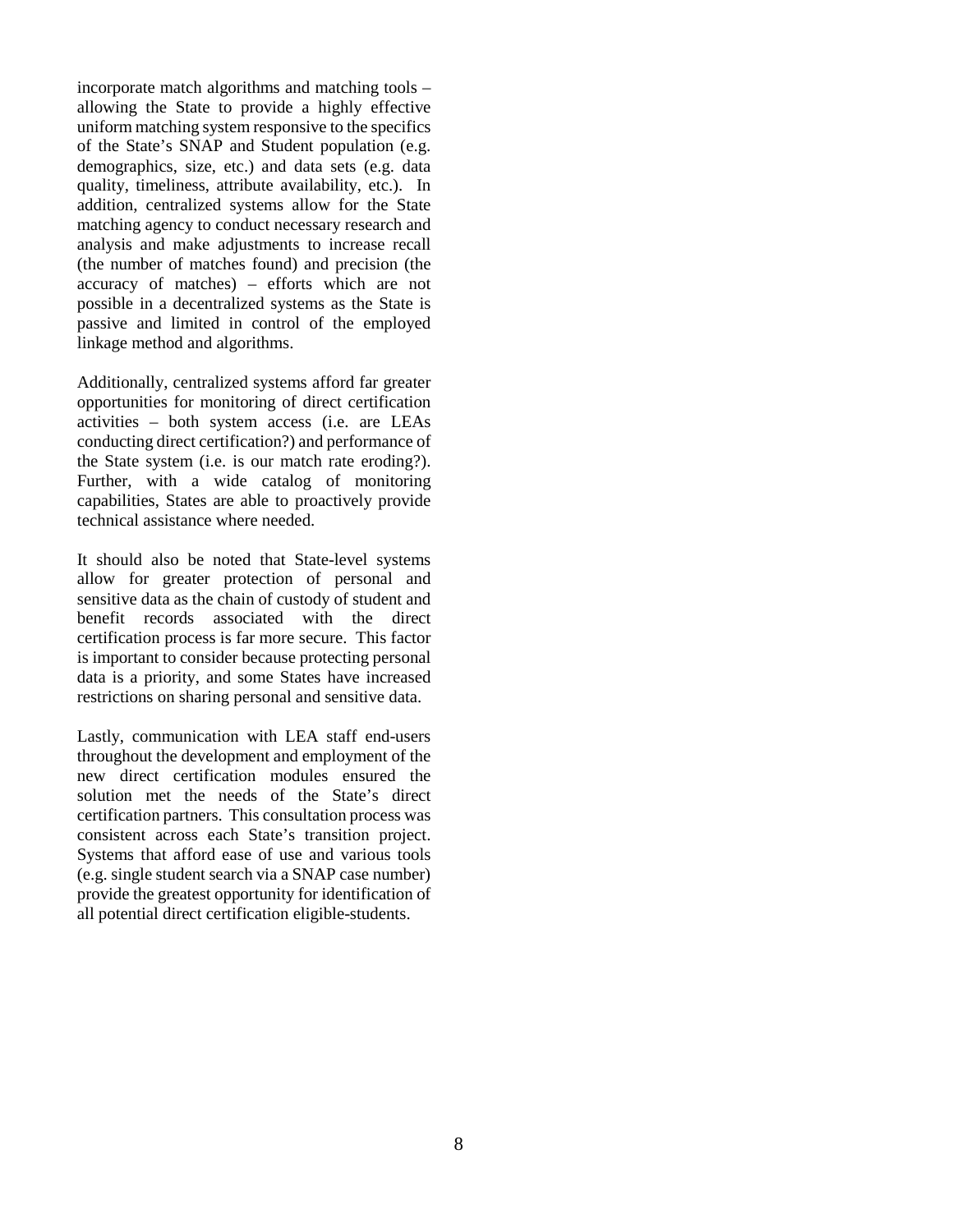# **Appendix**



# **Figure 4. Direct Certification Data Elements School Year 2013-2014 to School Year 2016-2017**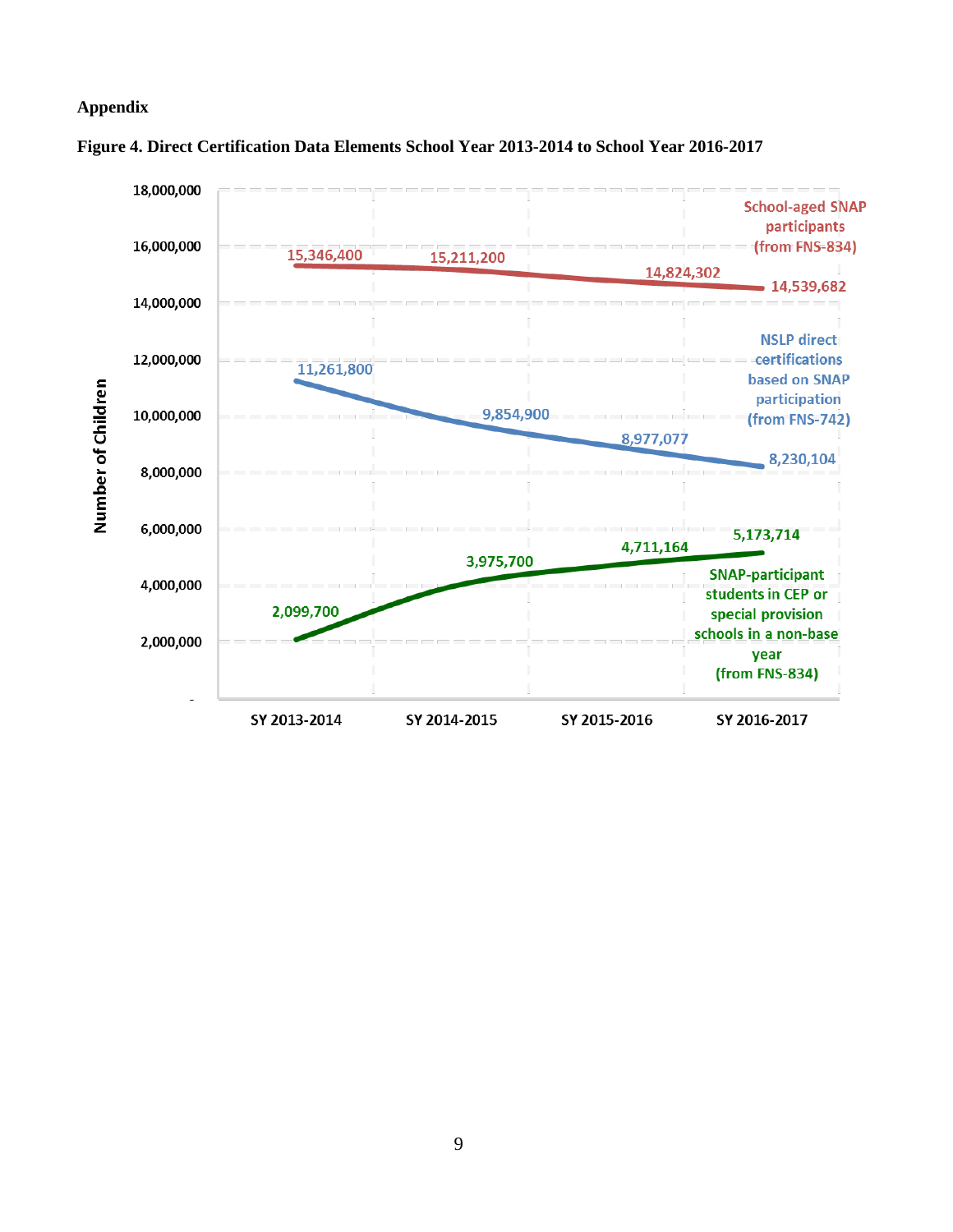# **Figure 5. Direct Certification Rate State Maps School Year 2013-2014 to School Year 2016-2017**



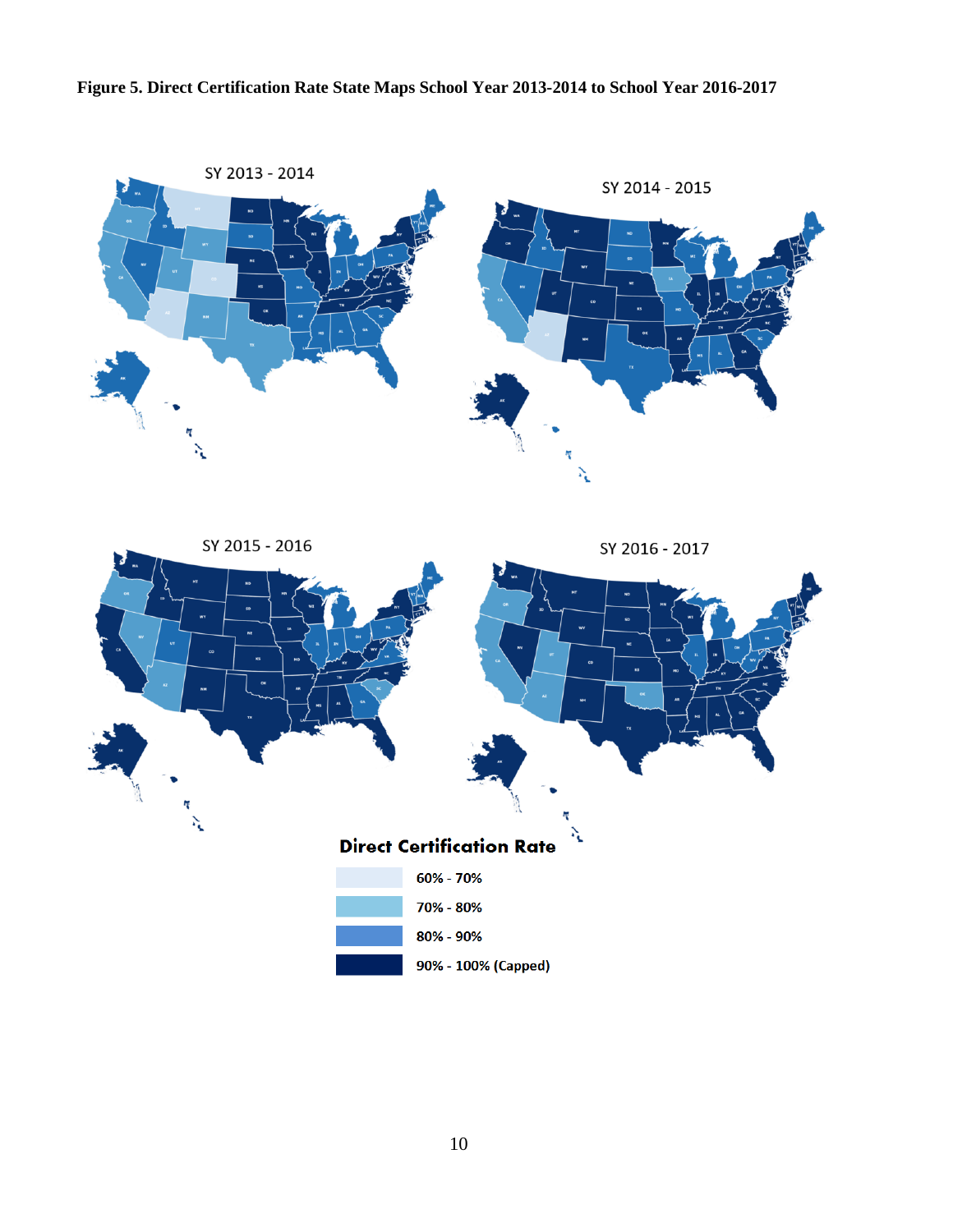|                      | School-age SNAP | NSLP direct    | SNAP-participant students   |
|----------------------|-----------------|----------------|-----------------------------|
|                      | participants    | certifications | in CEP or special provision |
|                      |                 | based on SNAP  | schools in a non-base year  |
|                      | (from FNS-834)  | participation  | (from FNS-834)              |
| U.S. Total           | 14,824          | 8,977          | 4,711                       |
| Alabama              | 294             | 165            | 107                         |
| Alaska               | 28              | 20             | 8                           |
| Arizona              | 372             | 210            | 76                          |
| Arkansas             | 127             | 125            | 17                          |
| California*          | 1,605           | 1,246          | 249                         |
| Colorado             | 182             | 149            | 18                          |
| Connecticut          | 110             | 63             | 53                          |
| Delaware             | 52              | 28             | 28                          |
| District of Columbia | 33              | 5              | 30                          |
| Florida              | 1,058           | 718            | 302                         |
| Georgia              | 639             | 313            | 234                         |
| Guam                 | 18              | 4              | 9                           |
| Hawaii               | 53              | 47             | 3                           |
| Idaho                | 71              | 53             | 15                          |
| Illinois             | 654             | 246            | 317                         |
| Indiana              | 292             | 197            | 65                          |
| lowa                 | 129             | 96             | 33                          |
| Kansas               | 98              | 87             | 11                          |
| Kentucky             | 216             | 63             | 143                         |
| Louisiana            | 303             | 182            | 135                         |
| Maine                | 55              | 39             | 10                          |
| Maryland             | 226             | 158            | 55                          |
| Massachusetts        | 193             | 81             | 112                         |
| Michigan             | 438             | 225            | 133                         |
| Minnesota            | 164             | 129            | 35                          |
| Mississippi          | 212             | 110            | 92                          |
| Missouri             | 280             | 196            | 62                          |
| Montana              | 37              | 24             | 11                          |
| Nebraska             | 64              | 65             | $\overline{2}$              |
| Nevada               | 138             | 94             | 14                          |
| New Hampshire        | 31              | 26.65          | 0.34                        |
| New Jersey           | 283             | 205            | 60                          |
| New Mexico           | 154             | 58             | 83                          |
| New York             | 851             | 460            | 316                         |
| North Carolina       | 535             | 369            | 191                         |
| North Dakota         | 18              | 12             | 4                           |
| Ohio                 | 543             | 259            | 194                         |
| Oklahoma             | 216             | 171            | 35                          |
| Oregon               | 221             | 108            | 57                          |
| Pennsylvania         | 536             | 234            | 225                         |
|                      |                 |                | 4                           |
| Rhode Island         | 44              | 39             |                             |
| South Carolina       | 279             | 139            | 85                          |
| South Dakota         | 34              | 23             | 13<br>251                   |
| Tennessee            | 356             | 145            |                             |
| Texas                | 1,542           | 877            | 538                         |
| Utah                 | 93              | 75             | 3                           |
| Vermont              | 21              | 13             | 6                           |
| Virginia             | 294             | 202            | 60                          |
| Washington           | 268             | 219            | 41                          |
| West Virginia        | 101             | 45             | 66                          |
| Wisconsin            | 251             | 148            | 95                          |
| Wyoming              | 13              | 11             | $\overline{2}$              |

# **Table 1. Rate Inputs - SNAP Participation, Direct Certifications, and SNAP-Participant Students in CEP and Special Provision Schools in a Non-Base-Year, School Year 2015–2016 (thousands)**

Note: The U.S. total for each column might not equal the sum of the individual State values due to rounding. Asterisks indicate that the State was unable to distinguish all or some of the direct certifications based on SNAP from direct certifications based on participation in programs other than SNAP. The count labeled "direct certifications based on SNAP participation" includes all direct certifications for this State. The true count of direct certifications based on SNAP participation is lower for this State.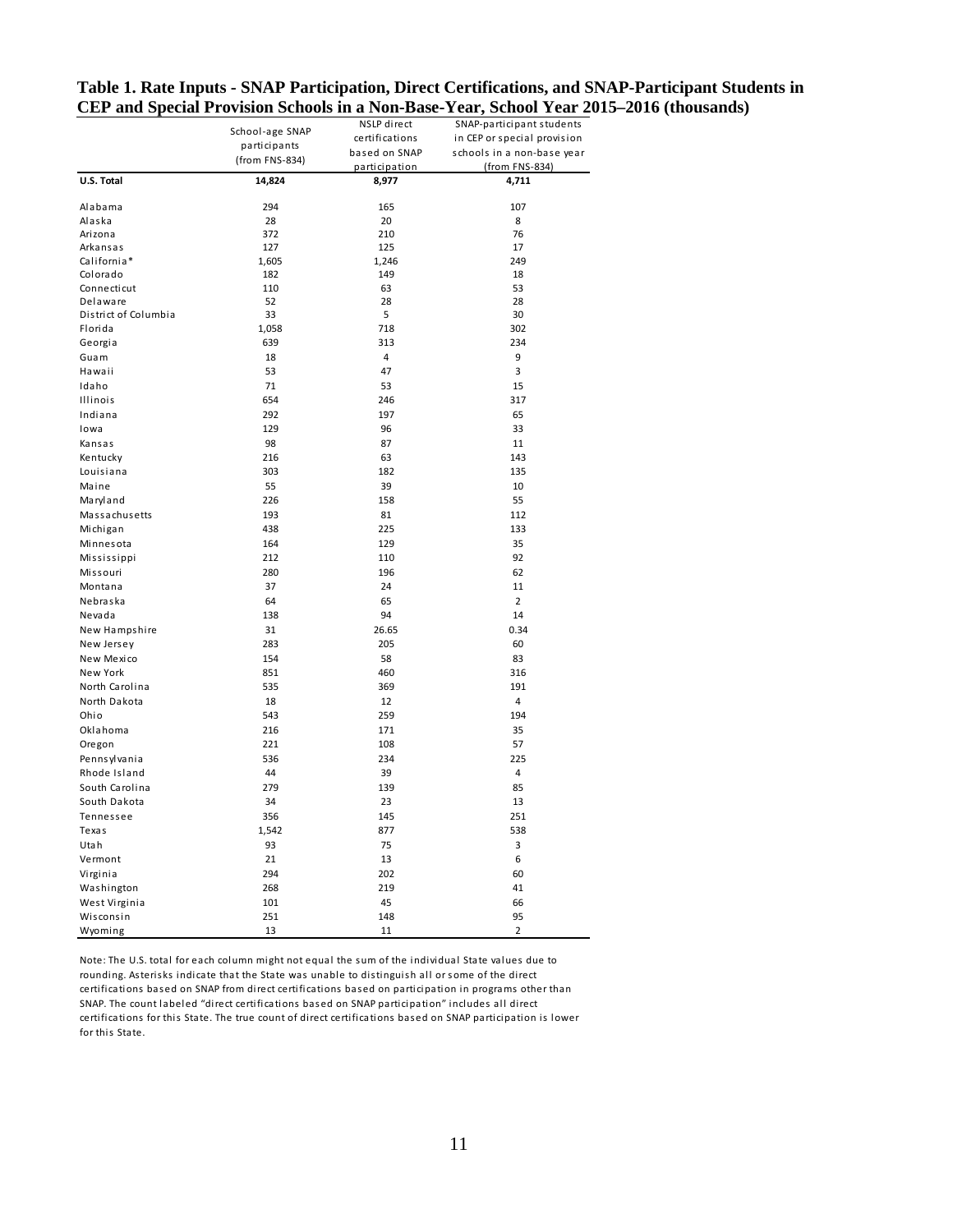|                      | School-age SNAP | NSLP direct             | SNAP-participant students   |
|----------------------|-----------------|-------------------------|-----------------------------|
|                      |                 | certifications based on | in CEP or special provision |
|                      | participants    | SNAP participation      | schools in a non-base year  |
|                      | (from FNS-834)  | (from FNS-742)          | (from FNS-834)              |
| U.S. Total           | 14,540          | 8,230                   | 5,174                       |
| Alabama              | 285             | 168                     | 109                         |
| Alaska               | 29              | 18                      | 9                           |
| Arizona              | 358             | 202                     | 81                          |
| Arkansas             | 139             | 118                     | 17                          |
| California           | 1,613           | 927                     | 268                         |
| Colorado             | 177             | 143                     | 20                          |
| Connecticut          | 96              | 57                      | 52                          |
| Delaware             | 52              | 25                      | 28                          |
| District Of Columbia | 34              | 4                       | 29                          |
| Florida              | 1,030           | 674                     | 310                         |
| Georgia              | 614             | 299                     | 323                         |
| Guam                 | 17              | 4                       | 9                           |
| Hawaii               | 53              | 36                      | 13                          |
| Idaho                | 65              | 49                      | 14                          |
| <b>Illinois</b>      | 626             | 237                     | 326                         |
| Indiana              | 274             | 178                     | 78                          |
| Iowa                 | 127             | 94                      | 34                          |
| Kansas               | 91              | 79                      | 12                          |
| Kentucky             | 210             | 51                      | 162                         |
| Louisiana            | 317             | 116                     | 257                         |
| Maine                | 53              | 37                      | 18                          |
| Maryland             | 226             | 148                     | 57                          |
| Massachusetts        | 199             | 127                     | 135                         |
| Michigan             | 414             | 213                     | 154                         |
| Minnesota            | 158             | 133                     | 30                          |
| Mississippi          | 203             | 96                      | 92                          |
| Missouri             | 266             | 179                     | 73                          |
| Montana              | 38              | 24                      | 11                          |
| Nebraska             | 64              | 68                      | 3                           |
| Nevada               | 139             | 95                      | 42                          |
| New Hampshire        | 29              | 26                      | 0                           |
| New Jersey           | 286             | 201                     | 74                          |
| New Mexico           | 158             | 55                      | 99                          |
| New York             | 832             | 386                     | 310                         |
| North Carolina       | 501             | 308                     | 190                         |
| North Dakota         | 18              | 14                      | 3                           |
| Ohio                 | 522             | 251                     | 210                         |
| Oklahoma             | 218             | 139                     | 34                          |
| Oregon               | 219             | 103                     | 62                          |
| Pennsylvania         | 537             | 234                     | 230                         |
| Rhode Island         | 44              | 31                      | 6                           |
| South Carolina       | 269             | 166                     | 109                         |
| South Dakota         | 34              | 23                      | 12                          |
| Tennessee            | 314             | 132                     | 248                         |
| Texas                | 1,561           | 897                     | 524                         |
| Utah                 | 90              | 67                      | 4                           |
| Vermont              | 20              | 12                      | 6                           |
| Virginia             | 287             | 193                     | 68                          |
| Washington           | 266             | 214                     | 44                          |
| West Virginia        | 115             | 26                      | 77                          |
| Wisconsin            | 241             | 143                     | 95                          |
| Wyoming              | 13              | 11                      | $\mathbf{1}$                |

# **Table 2. Rate Inputs - SNAP Participation, Direct Certifications, and SNAP-Participant Students in CEP and Special Provision Schools in a Non-Base-Year, School Year 2016–2017 (thousands)**

Note: The U.S. total for each column might not equal the sum of the individual State values due to rounding.